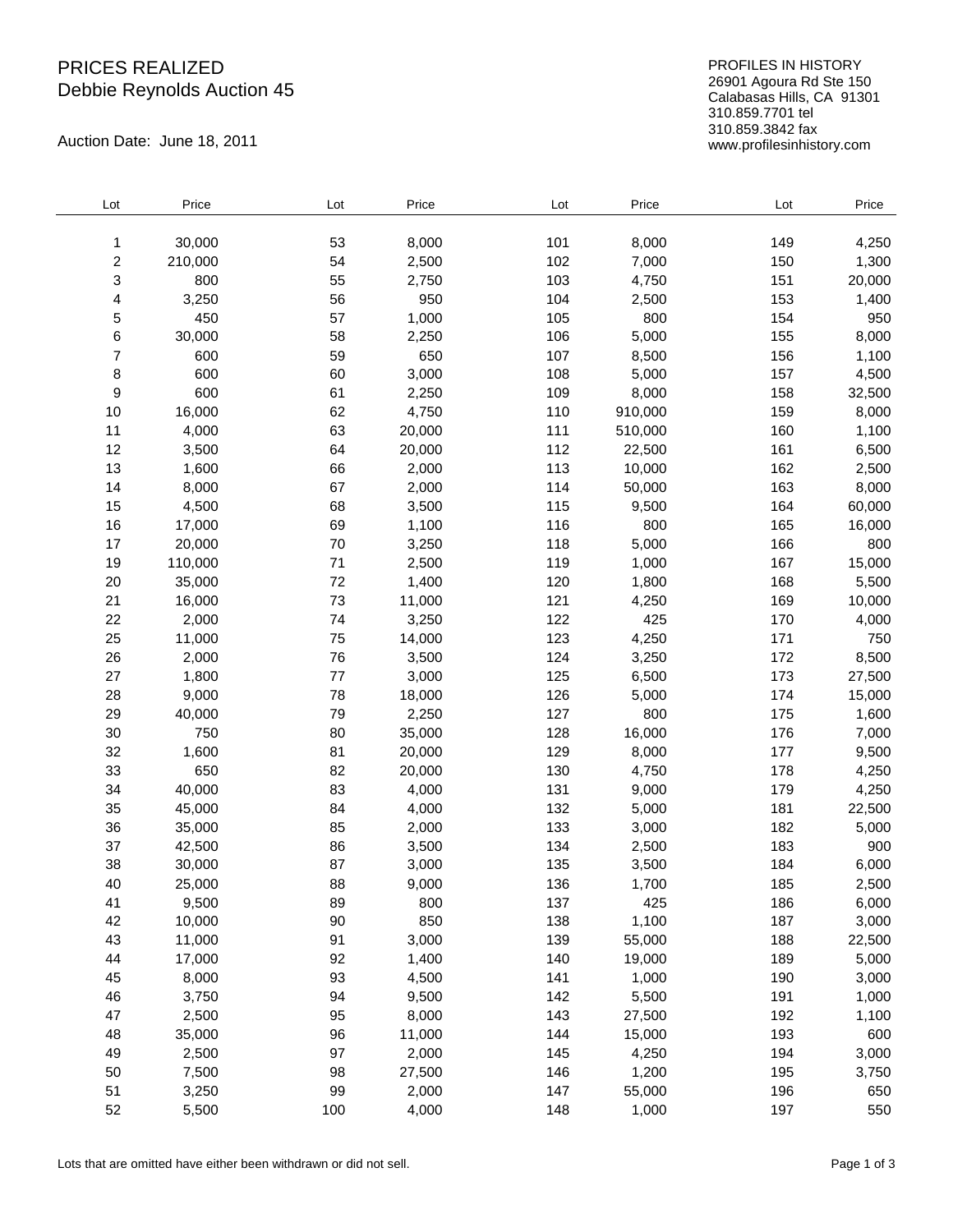## PRICES REALIZED Debbie Reynolds Auction 45

Auction Date: June 18, 2011

PROFILES IN HISTORY 26901 Agoura Rd Ste 150 Calabasas Hills, CA 91301 310.859.7701 tel 310.859.3842 fax www.profilesinhistory.com

| Lot | Price  | Lot | Price     | Lot | Price   | Lot | Price     |
|-----|--------|-----|-----------|-----|---------|-----|-----------|
|     |        |     |           |     |         |     |           |
| 198 | 50,000 | 249 | 800       | 299 | 2,000   | 347 | 4,250     |
| 199 | 2,500  | 250 | 9,500     | 300 | 2,500   | 348 | 7,500     |
| 200 | 750    | 251 | 1,100     | 301 | 13,000  | 351 | 22,500    |
| 201 | 3,250  | 252 | 6,000     | 302 | 3,250   | 352 | 1,900     |
| 202 | 1,500  | 253 | 800       | 303 | 1,100   | 353 | 2,750     |
| 203 | 4,000  | 254 | 1,100     | 304 | 1,400   | 354 | 4,600,000 |
| 204 | 2,250  | 255 | 400       | 305 | 2,000   | 355 | 7,000     |
| 205 | 1,400  | 256 | 600       | 306 | 16,000  | 356 | 14,000    |
| 206 | 13,000 | 257 | 18,000    | 307 | 47,500  | 357 | 450,000   |
| 207 | 13,000 | 258 | 900       | 308 | 15,000  | 358 | 22,500    |
| 208 | 1,100  | 259 | 15,000    | 309 | 1,700   | 359 | 11,000    |
| 209 | 4,250  | 260 | 3,000     | 310 | 950     | 360 | 3,000     |
| 211 | 4,750  | 261 | 1,100     | 311 | 14,000  | 361 | 850       |
| 212 | 7,000  | 262 | 3,500     | 312 | 15,000  | 362 | 6,500     |
| 213 | 6,500  | 263 | 1,800     | 313 | 510,000 | 363 | 850       |
| 214 | 1,500  | 264 | 8,000     | 314 | 500,000 | 364 | 9,000     |
| 215 | 6,500  | 265 | 14,000    | 315 | 5,000   | 365 | 8,500     |
| 216 | 2,000  | 266 | 5,500     | 316 | 7,500   | 366 | 800       |
| 217 | 4,750  | 267 | 9,000     | 317 | 4,000   | 367 | 800       |
| 218 | 3,750  | 268 | 15,000    | 318 | 650     | 368 | 3,500     |
| 219 | 3,500  | 269 | 6,500     | 319 | 1,700   | 369 | 1,400     |
| 220 | 12,000 | 270 | 6,000     | 320 | 3,000   | 371 | 900       |
| 221 | 13,000 | 272 | 7,000     | 321 | 6,000   | 372 | 110,000   |
| 222 | 8,000  | 273 | 27,500    | 322 | 375     | 373 | 8,500     |
| 223 | 11,000 | 274 | 3,750     | 323 | 650     | 374 | 9,500     |
| 224 | 5,500  | 275 | 5,500     | 324 | 2,000   | 375 | 8,000     |
| 225 | 6,000  | 277 | 2,500     | 325 | 950     | 376 | 2,750     |
| 227 | 1,300  | 278 | 3,750     | 326 | 2,000   | 377 | 1,000     |
| 229 | 2,250  | 279 | 4,500     | 327 | 800     | 378 | 4,250     |
| 230 | 850    | 280 | 3,000     | 328 | 3,250   | 379 | 4,500     |
| 231 | 3,500  | 281 | 1,900     | 329 | 1,200   | 380 | 4,000     |
| 232 | 6,000  | 282 | 1,200,000 | 330 | 60,000  | 381 | 1,500     |
| 233 | 950    | 283 | 4,250     | 331 | 22,500  | 382 | 3,250     |
|     |        |     |           |     |         |     |           |
| 234 | 2,000  | 284 | 4,000     | 332 | 2,500   | 383 | 4,250     |
| 235 | 3,750  | 285 | 8,000     | 333 | 3,250   | 384 | 4,500     |
| 236 | 2,000  | 286 | 210,000   | 334 | 1,600   | 385 | 3,500     |
| 237 | 3,750  | 288 | 5,000     | 335 | 4,500   | 386 | 900       |
| 238 | 11,000 | 289 | 5,500     | 336 | 4,500   | 387 | 6,000     |
| 239 | 7,000  | 290 | 850       | 338 | 4,500   | 388 | 11,000    |
| 240 | 1,700  | 291 | 850       | 339 | 5,500   | 389 | 3,500     |
| 241 | 800    | 292 | 3,000     | 340 | 800     | 390 | 17,000    |
| 242 | 550    | 293 | 5,000     | 341 | 9,000   | 391 | 1,000     |
| 243 | 4,000  | 294 | 6,500     | 342 | 1,900   | 392 | 1,300     |
| 244 | 2,750  | 295 | 3,250     | 343 | 4,750   | 393 | 1,100     |
| 245 | 4,000  | 296 | 2,500     | 344 | 3,500   | 394 | 650       |
| 246 | 750    | 297 | 2,500     | 345 | 10,000  | 395 | 1,900     |
| 247 | 950    | 298 | 3,250     | 346 | 2,500   | 396 | 10,000    |